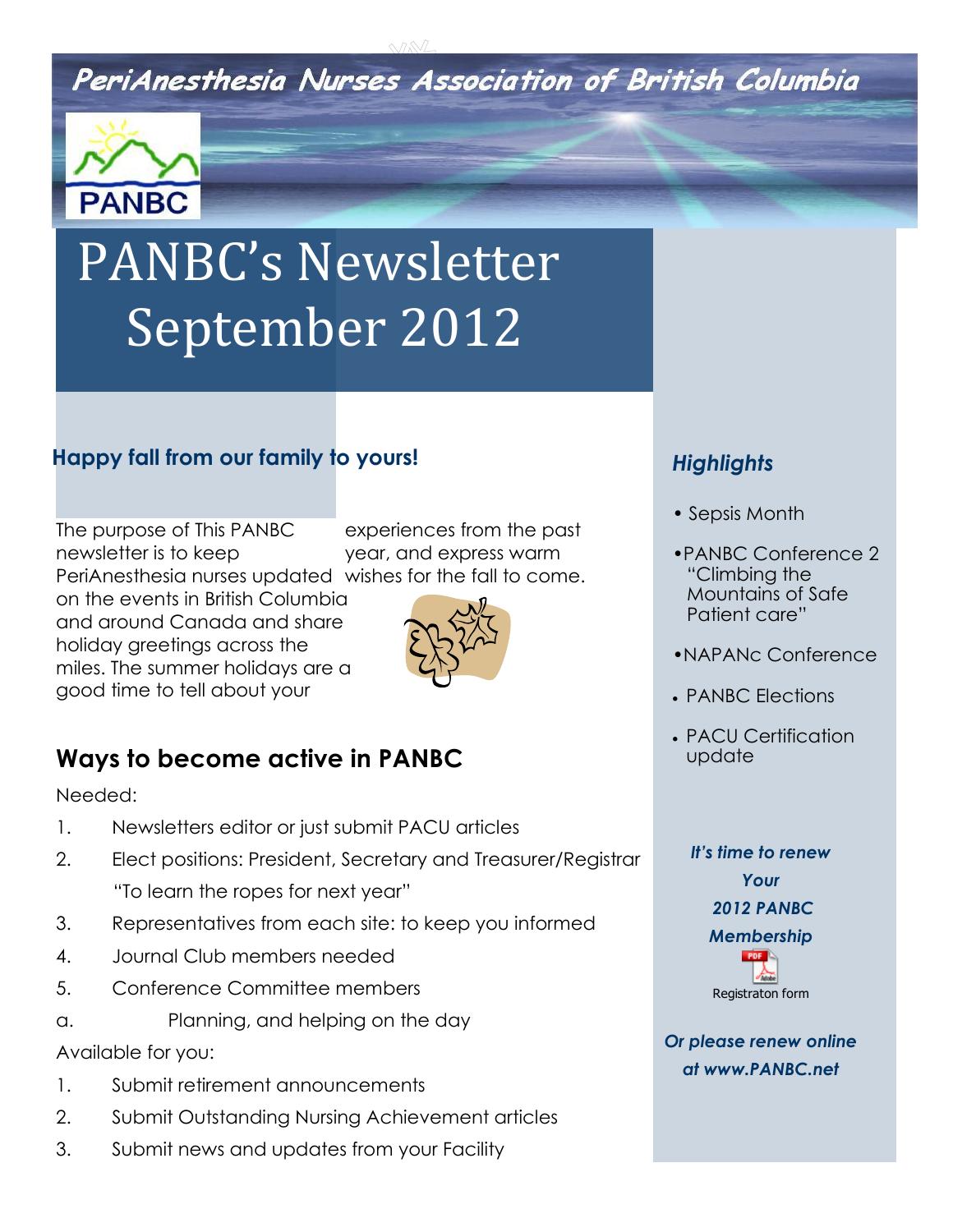



### **September is**

### **Sepsis Awareness Month**

<http://www.sepsisalliance.org/sepsisawarenessmonth/>



### **Cool Apps for I phones:**

- ACLS lite
- Anesthesia central
- My Fitness Pal
- AACN2GO
- CPS essentials
- Edwards critical care **Medical**
- I Critical Care medical
- Fast facts for Critical care
- Medscape
- Nursing Pharmacology
- **Neuromind**
- **Epocrates**
- ICU Pearls
- Virtual surgery





PANBC Newsletter ● September 2012 ● www.PANBC.net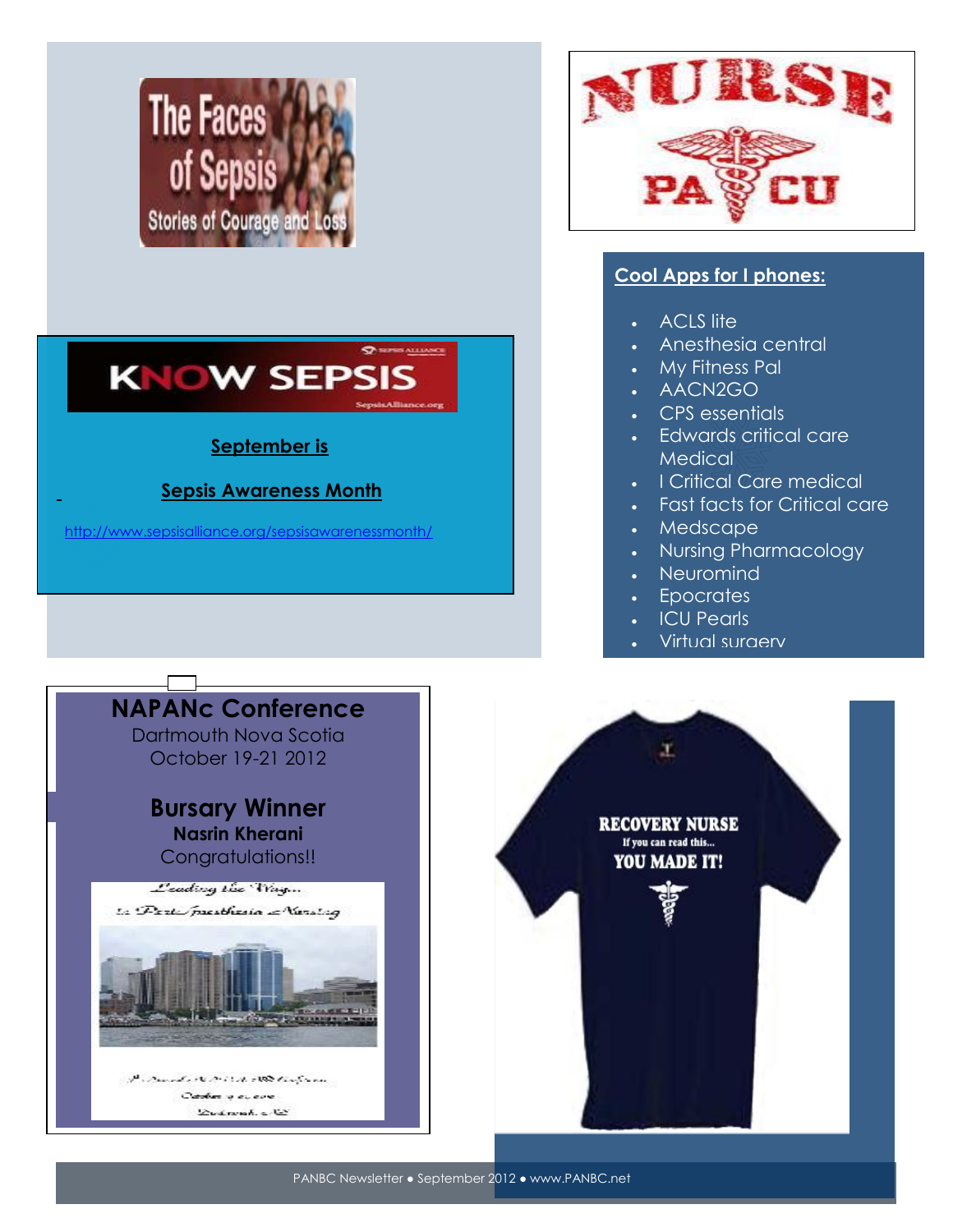# PACU [Certification Examination](http://www.napanc.org/education/103-certification-examination)



#### **Update:**

**November 26-30, 2012:** The Competency development committee will meet in Ottawa to begin development of this crucial first step in the process for Certification.

**Next steps:** Fundraising efforts increase with next sponsorship commitment dates of September and December, 2012. The Item Writing committee will be organized to meet in the spring of 2013 to write examination questions for eager PeriAnesthesia Nurses taking the exam.

## **What is entailed in the process of Certification development:**

1) The Competency Committee will meet in 3 locations: in Halifax, Ottawa and Vancouver, in order to develop a comprehensive list of competencies that the Certification Examination will be based on.

2) The Item Writing Committee will then meet to begin work on writing contents of examinations and study guides.

3) The Exam Committee will meet to begin discussions on the logistics of the examination: eligibility, passing grade and much more.

4) Then the Translation Committee will ensure that translated examinations are translated into French fluently.

<u>Obstructive Sleep Appendixe Sleep Appendixe</u> For further information or if you wish to be involved please visit the NAPANc website at: [http://www.napanc.org/index.php?option=com\\_content&view=category&layout=blog&id=114&Itemid=159](http://www.napanc.org/index.php?option=com_content&view=category&layout=blog&id=114&Itemid=159)

#### **Certification Bulletin:**

[http://www.napanc.org/images/Certification%20Bulletin%20Newsletter%20announcing%20PA%20Certification](http://www.napanc.org/images/Certification%20Bulletin%20Newsletter%20announcing%20PA%20Certification%202012%20Eng.pdf) [%202012%20Eng.pdf](http://www.napanc.org/images/Certification%20Bulletin%20Newsletter%20announcing%20PA%20Certification%202012%20Eng.pdf)

### **Upcoming Conferences:**

- **1. PANBC: Nov 3, 2012, Surrey BC**
- **2. NAPANc: Oct 19, 2012, Nova Scotia**
- **3. ASPAN: April 14-18, 2013 Chicago Illinois**
	- a. April 27-May 1, 2014 Las Vegas, Nevada
- **4. NTI: May 18-23, 2013, Boston**
	- a. May 17-22, 2014, Denver
	- b. May 16-20, 2015, San Diego
	- c. May 14-19, 2016, New Orleans
- **5. CNN: September 22-24, 2013 Halifax, NS**
	- a. September 21-23, 2014, Quebec City, QC
	- b. October 4-6, 2015, Winnipeg, MB

PANBC Newsletter ●January 2012 ● www.PANBC.net